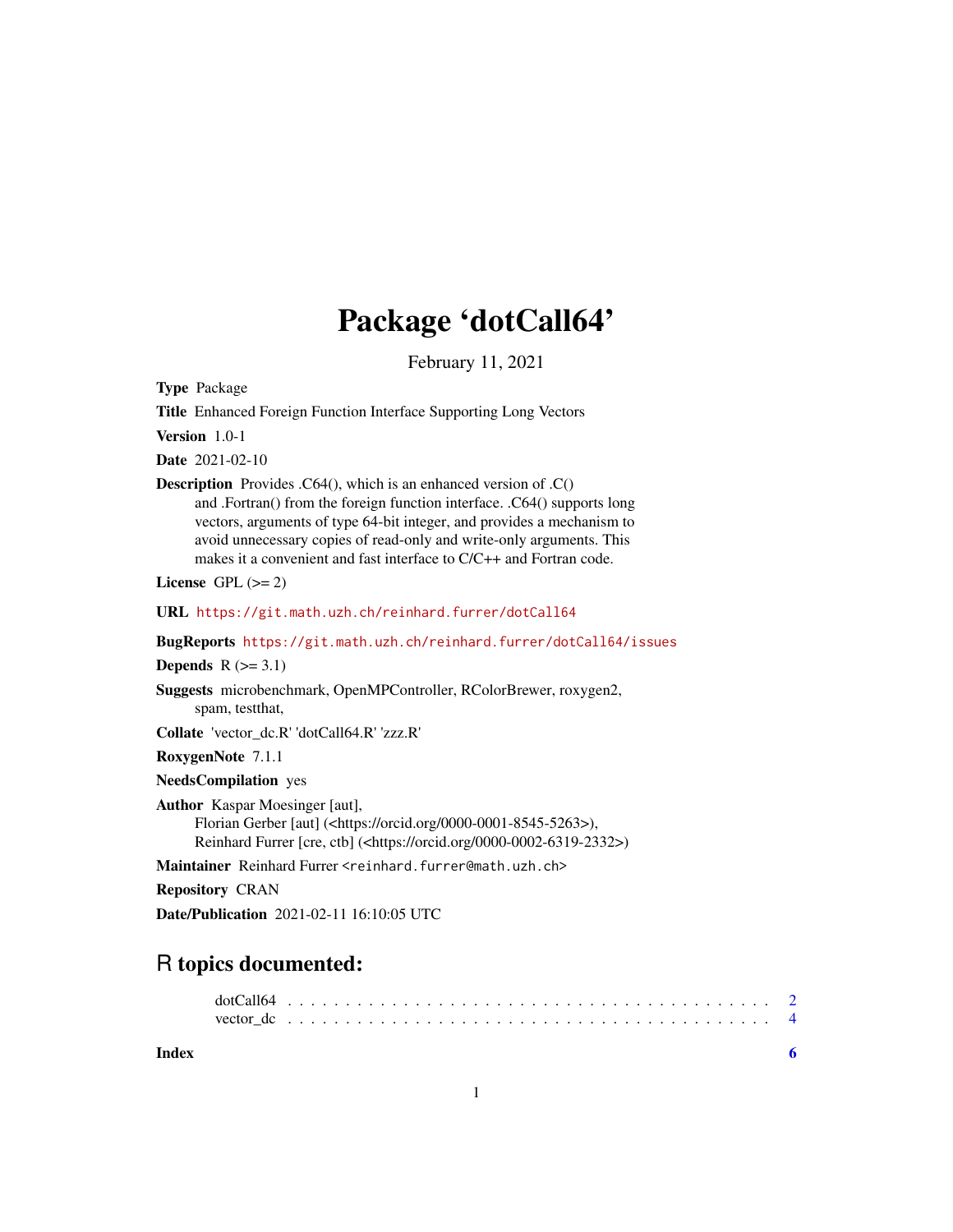#### <span id="page-1-1"></span><span id="page-1-0"></span>Description

.C64 can be used to call compiled and loaded C/C++ functions and Fortran subroutines. .C64 is similar to [.C](#page-0-0) and [.Fortran](#page-0-0), but

- 1. supports long vectors, i.e., vectors with more than 2^31-1 elements
- 2. does the necessary castings to expose the R representation of "64-bit integers" (numeric vectors) to 64-bit integer arguments of the compiled function. The latter are int64\_t in C code and integer ( $\text{kind} = 8$ ) in Fortran code
- 3. provides a mechanism the control duplication of the R objects exposed to the compiled code
- 4. checks if the provided R objects are of the expected types and coerces them if necessary

Compared to [.C](#page-0-0), .C64 has the additional arguments SIGNATURE, INTENT and VERBOSE. SIGNATURE specifies the types of the arguments of the compiled function. INTENT indicates whether the compiled function "reads", "writes", or "read and writes" to the R objects passed to the compiled function. This information is then used to duplicate R objects if and only if necessary.

#### Usage

```
.C64(
  .NAME,
  SIGNATURE,
  ...,
  INTENT = NULL,
 NAOK = FALSE,PACKAGE = ",
  VERBOSE = getOption("dotCall64.verbose")
)
```
#### Arguments

| . NAME        | character vector of length 1. Name of the compiled function to be called.                                                                                                                                                                                                                                                                                                                                                                                                                                 |
|---------------|-----------------------------------------------------------------------------------------------------------------------------------------------------------------------------------------------------------------------------------------------------------------------------------------------------------------------------------------------------------------------------------------------------------------------------------------------------------------------------------------------------------|
| SIGNATURE     | character vector of the same length as the number of arguments of the com-<br>piled function. Accepted strings are "double", "integer", and "int64". They<br>describe the signature of each argument of the compiled function.                                                                                                                                                                                                                                                                            |
| .             | arguments passed to the compiled function. One R object for each argument.<br>Up to 65 arguments are supported.                                                                                                                                                                                                                                                                                                                                                                                           |
| <b>INTENT</b> | character vector of the same length as the number of arguments of the compiled<br>function. Accepted strings are "rw", "r", and "w", which indicate whether the<br>intent of the argument is "read and write", "read", or "write", respectively. If<br>the INTENT of an argument is "rw", the R object is copied and the compiled<br>function receives a pointer to that copy. If the INTENT of an R object is "r",<br>the compiled function receives a pointer to the R object itself. While this avoids |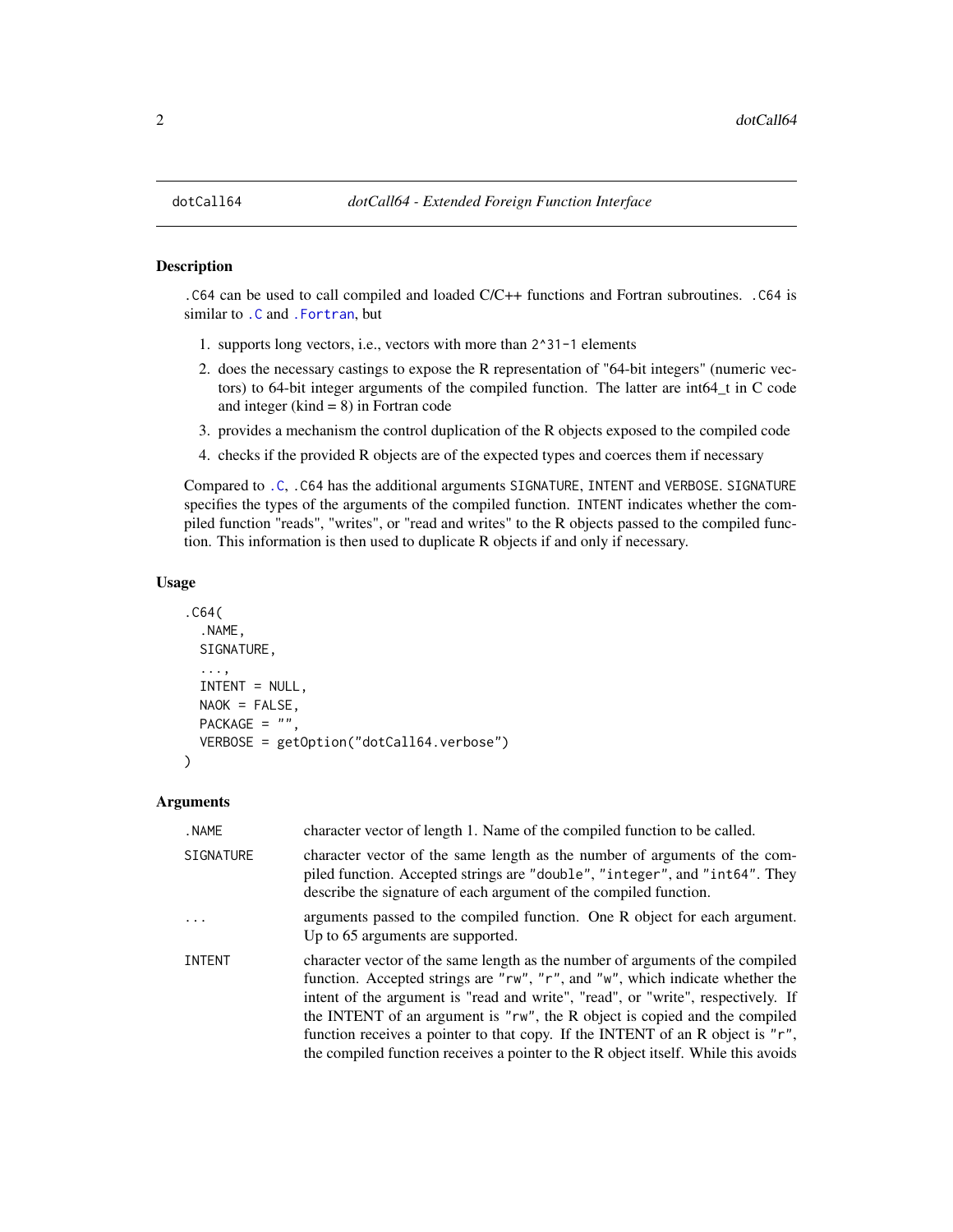<span id="page-2-0"></span>

|                | copying and hence is more efficient in terms of speed and memory usage, it is<br>absolutely necessary that the compiled function does not alter the object, since<br>this corrupts the R object in the current R session. When the INTENT is "w",<br>the corresponding input argument can be specified with the function vector_dc<br>or its shortcuts integer_dc and numeric_dc. This avoids copying the passed<br>R objects and hence is more efficient in terms of speed and memory usage. By<br>default, all arguments have INTENT "rw". |
|----------------|----------------------------------------------------------------------------------------------------------------------------------------------------------------------------------------------------------------------------------------------------------------------------------------------------------------------------------------------------------------------------------------------------------------------------------------------------------------------------------------------------------------------------------------------|
| <b>NAOK</b>    | logical vector of length 1. If FALSE (default), the presence of NA, NaN, and Inf<br>in the R objects passed through results in an error. If TRUE, NA, NaN, and Inf<br>values are passed to the compiled function. The used time to check arguments<br>(if FALSE) is considerable for large vectors.                                                                                                                                                                                                                                          |
| <b>PACKAGE</b> | character vector of length 1. Specifies where to search for the function given in<br>NAME. This is intended to add safety for packages, which can use this argument<br>to ensure that no other package can override their external symbols, and also<br>speeds up the search.                                                                                                                                                                                                                                                                |
| <b>VERBOSE</b> | numeric vector of length 1. If 0, no warnings are printed. If 1, warnings are<br>printed, which help to improve the performance of the call. If 2, additional<br>debug information is given as warnings. The default value can be changed via<br>the dotCall64. verbose option, which is set to 0 by default.                                                                                                                                                                                                                                |

#### Value

list of R objects similar to the list of arguments specified as ... arguments. The objects of the list reflect the changes made by the compiled C or Fortran function.

#### References

F. Gerber, K. Moesinger, R. Furrer (2018), dotCall64: An R package providing an efficient interface to compiled C, C++, and Fortran code supporting long vectors, SoftwareX 7, 217-221, https://doi.org/10.1016/j.softx.2018.06.002.

F. Gerber, K. Moesinger, and R. Furrer (2017), Extending R packages to support 64-bit compiled code: An illustration with spam64 and GIMMS NDVI3g data, Computer & Geoscience 104, 109- 119, https://doi.org/10.1016/j.cageo.2016.11.015.

#### Examples

```
## Consider the following C function, which is included
## in the dotCall64 package:
## void get_c(double *input, int *index, double *output) {
\# output[0] = input[index[0] - 1];
## }
##
## We can use .C64() to call get_c() from R:
.C64("get_c", SIGNATURE = c("double", "integer", "double"),
     input = 1:10, index = 9, output = double(1)) $output
## Not run:
## 'input' can be a long vector
x_long <- double(2^31) ## requires 16 GB RAM
```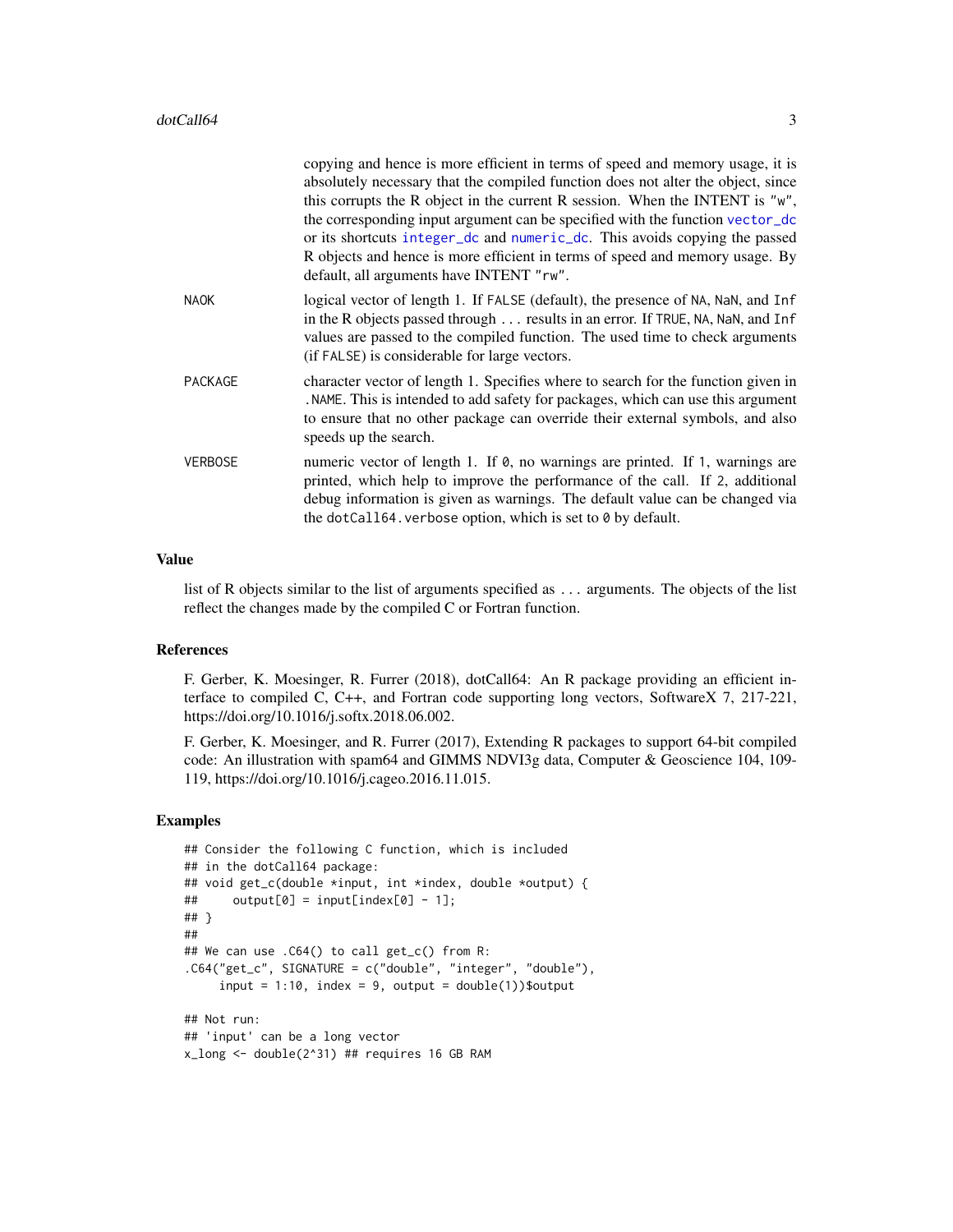```
x_{\text{long}}[9] <- 9; x_{\text{long}}[2^31] <- -1
.C64("get_c", SIGNATURE = c("double", "integer", "double"),
     input = x_{long, index = 9, output = double(1)) $output
## Since 'index' is of type 'signed int' (a 32-bit integer),
## it can only address the first 2^31-1 elements of 'input'.
## To also address elements beyond 2^31-1, we change the
## definition of the C function as follows:
## #include <stdint.h> // for int64_t
## void get64_c(double *input, int64_t *index, double *output) {
\# output[0] = input[index[0] - 1];
## }
## Now, we can use .C64() to call get64_c() from R.
.C64("get64_c", SIGNATURE = c("double", "int64", "double"),
     input = x_l long, index = 2^31, output = double(1))$output
## Note that 2^31 is of type double and .C64() casts it into an
## int64_t type before calling the C function get64_c().
## The performance of the previous call can be improved by
## setting additional arguments:
.C64("get64_c", SIGNATURE = c("double", "int64", "double"),
     x = x_{long, i} = 2^{31}, r = numeric_dc(1), INTENT = c("r", "r", "w"),NAOK = TRUE, PACKAGE = "dotCall64", VERBOSE = 0)$r
## Consider the same function defined in Fortran:
## subroutine get64_f(input, index, output)
## double precision :: input(*), output(*)
## integer (kind = 8) :: index ! specific to GFortran
## output(1) = input(index)
## end
## The function is provided in dotCall64 and can be called with
.C64("get64_f", SIGNATURE = c("double", "int64", "double"),
     input = x_{long, index} = 2^31, output = double(1)) $output
## End(Not run)
```
<span id="page-3-1"></span>vector\_dc *Allocate vectors in .C64()*

#### <span id="page-3-2"></span>Description

vector\_dc and its shortcuts numeric\_dc and integer\_dc are helper functions used in calls to [.C64](#page-1-1). They return an R object of class c("vector\_dc","list"), which contains information on the type and length of the vector to allocate. Using vector\_dc together with INTENT = "w" argument of [.C64](#page-1-1) leads to performance gains by avoiding unnecessary castings and copies.

<span id="page-3-0"></span>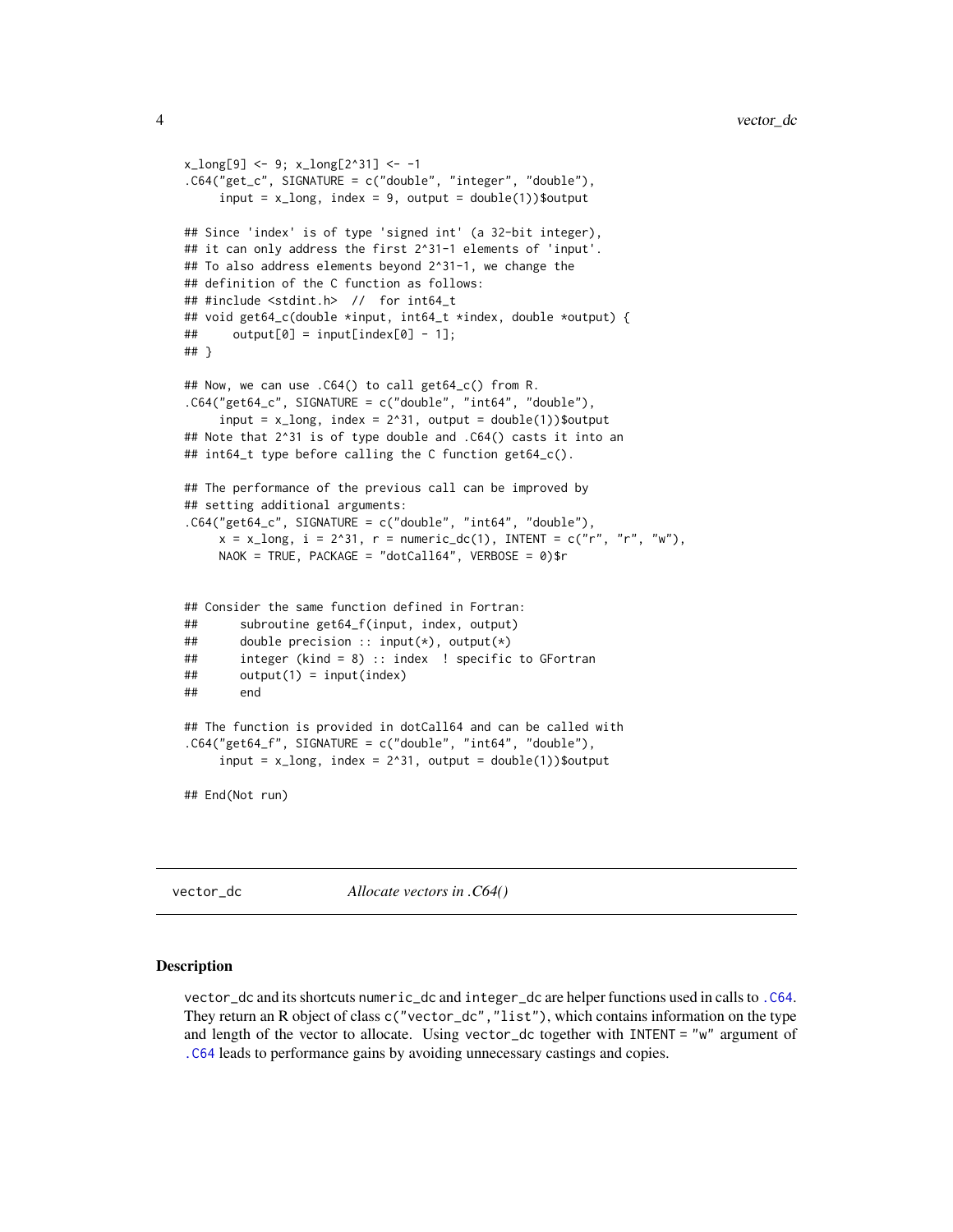vector\_dc 5

#### Usage

vector\_dc(mode = "logical", length = 0L)

numeric\_dc(length = 0)

integer\_dc(length = 0)

### Arguments

| mode   | character vector of length 1. Storage mode of the vector. |
|--------|-----------------------------------------------------------|
| length | numeric vector of length 1. Length of the vector.         |

#### Value

object of class vector\_dc and list.

#### Examples

vector\_dc("integer", 20)